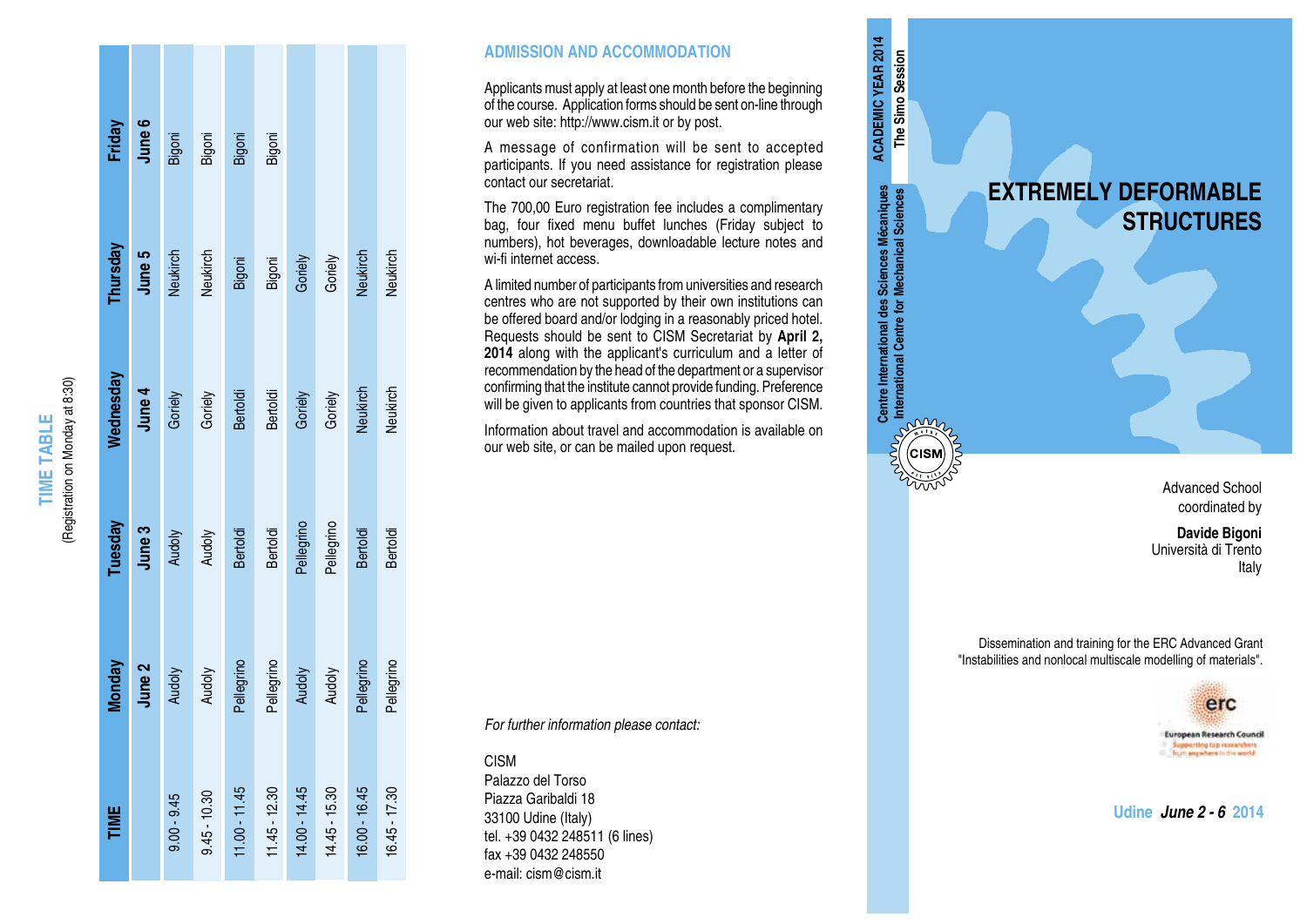# **EXTREMELY DEFORMABLE STRUCTURES INVITED LECTURERS**

Traditionally, structures have been designed to work below critical loads, while attainment of an instability was normally identified as connected to failure or, at least, to loss of functionality of the involved structural elements. Therefore, structural deformations under service loads were small, so that instability and bifurcation were viewed simply as potentially dangerous phenomena, a perspective that can be summarized in the word 'buckliphobia'.

Recently, a new research stimulus has derived from the observation that soft structures, such as for instance biological systems, but also rubber and gel, may work in a postcritical regime, where elastic elements are subject to extreme deformations, though still exhibiting excellent mechanical performances. The possibility of exploiting

highly deformable structures opens new and unexpected technological possibilities. In particular, the challenge is the design of deformable and bi-stable mechanisms which can reach superior mechanical performances and can have a strong impact on several hightech applications, including stretchable electronics, nanotube serpentines, deployable structures for aerospace engineering, cable deployment in the ocean, but also sensors and flexible actuators and vibration absorbers. The so-called 'extreme mechanics' is an emerging branch of instability of solids and structures aimed at the investigation of instabilities as related to pattern formation and the subsequent large deformation nonlinear behavior, a design approach that can be summarized with the sentence

## 'joy of buckling'.

We draw the attention on recent results on how to exploit the post-critical path of an elastic structure to obtain flexible mechanisms with special behaviours: (i.) a spherical shell shrinking towards its center. a problem related to buckling of periodic structures; (ii.) a one-degree-of-freedom elastic structure buckling in tension and compression and providing a constant force ('neutral') post-critical behaviour; (iii.) dynamical instabilities explaining wrapping of a liquid drop by an elastic strip; (iv.) wrinkling of thin films attached to a soft substrate; (v) folding and deployment of ultrathin shell structures. Participants will be introduced to a variety of interrelated topics involving the mechanics of extremely deformable structures, with emphasis on bifurcation, instability

and nonlinear behaviour, both in the quasi-static and dynamic regimes. Essential and up-to-date theoretical, numerical, and experimental methodologies will be covered, as a tool to progress towards a satisfactory modelling of the nonlinear behaviour of structures. In this way, the course will provide a unique opportunity to learn simultaneously a broad range of subjects and techniques that are a prerequisite to research in the fields of highly deformable structures and thin films, and to the design of deformable mechanisms, adaptive and periodic structures, and stretchable electronics. Finally, it will be shown how the mechanics of highly deformable structures is the key to understanding several phenomena in biomechanics, such as morphogenesis, growth and propulsion.

# **PRELIMINARY SUGGESTED READINGS**

D. Ambrosi, G.A. Ateshian E.M. Arruda, M. Ben Amar, S.C. Cowin, J. Dumais, A. Goriely, G.A. Holzapfel, J. Humphrey, R. Kemkemer, E. Kuhl, J. Ma, J.E. Olberding, L.A. Taber, R. Vandiver, and K. Garikipati, 2011 Perspectives on biological growth and remodeling J. Mech. Phys. Solids 59, 863-883.

A. Antkowiak, B. Audoly, C. Josserand, S. Neukirch, and M. Rivetti. Instant fabrication and

selection of folded structures using drop impact. Proceedings of the National Academy of Sciences, USA, 108, 10400–10404, 2011.

B. Audoly, N. Clauvelin, and S. Neukirch. Elastic knots. Physical Review Letters, 99(16): 164301, 2007.

B. Audoly and Y. Pomeau, Elasticity and Geometry: From hair curls to the nonlinear response of shells, Oxford University Press, 2010.

K. Bertoldi, P.M. Reis, S. Willshaw and T. Mullin, Negative Poisson's Ratio Behavior Induced by an Elastic Instability. Advanced Materials, 22, 361, 2010.

D. Bigoni, Nonlinear Solid Mechanics Bifurcation Theory and Material Instability, Cambridge University Press, 2012.

A. Goriely and M. Tabor, 2011 Spontaneous rotational inversion in Phycomyces, Phys. Rev. Lett.106.

K.A. Seffen and S. Pellegrino. Deployment dynamics of tape springs. Proc. Royal Society of London, A 455, 1003-1048, 1999.

H.M.Y.C. Mallikarachchi and S. Pellegrino. Quasi-static folding and deployment of ultra-thin composite tape-spring hinges. Journal of Spacecraft and Rockets 48, 187- 198, 2011.

### **Davide Bigoni -** Università di Trento, Italy

*6 lectures on:* New instability phenomena in elastic structures. Buckling under tensile load; effects of constraint's curvature; decreasing stiffness increases critical load; configurational forces and instability; flutter and divergence instabilities as related to Coulomb friction.

#### **Basile Audoly -** Université Pierre et Marie Curie and CNRS, Paris, France

*6 lectures on:* Solutions for slender rods in extreme conditions. Extremely fast: self-similar coiling dynamics of a long circular spring; extremely soft: capillary deformation of a soft elastic rod immersed in a fluid; extremely entangled: a knot tied on an elastic rod; extremely brittle: fragmentation of beams; extremely squeezed: an elastic ring under pressure.

**Katia Bertoldi -** University of Harvard, Cambridge, MA, USA *6 lectures on:* Periodic structures, instabilities, waves propagation. How to model periodic structures and their non-linear behavior, basic examples and numerical analysis. Microscopic & macroscopic instabilities. Adaptive structural materials: exploiting instabilities to design morphable structures.

#### **Alain Goriely -** University of Oxford, UK

*6 lectures on:* Extremely deformable structures in bio-mechanics and growth. Anelasticity in large deformations. A general theory of morpho-elasticity. The role of anisotropy and dispersion in biological structures. Growth induced buckling in biological systems. The differential geometry of anelastic large deformations.

### **Sébastien Neukirch -** Université Pierre et Marie Curie and CNRS, Paris, France

*6 lectures on:* Bifurcations and path-following for nonlinear elastic rods and solids. Nonlinear equilibrium equations. Stability. Pathfollowing: the shooting method, arc-length continuation, and implementation in Mathematica.

#### Sergio Pellegrino - California Institute of Technology, Pasadena, CA, USA

*6 lectures on:* Folding and deployment of thin-shell structures. Mechanics of tape springs. Homogenized ABD matrix. Failure criteria. Quasi-static folding. Dynamic deployment and self-latching. Design optimization techniques.

# **LECTURES**

All lectures will be given in English. Lecture notes can be downloaded from the CISM web site, instructions will be sent to accepted participants.